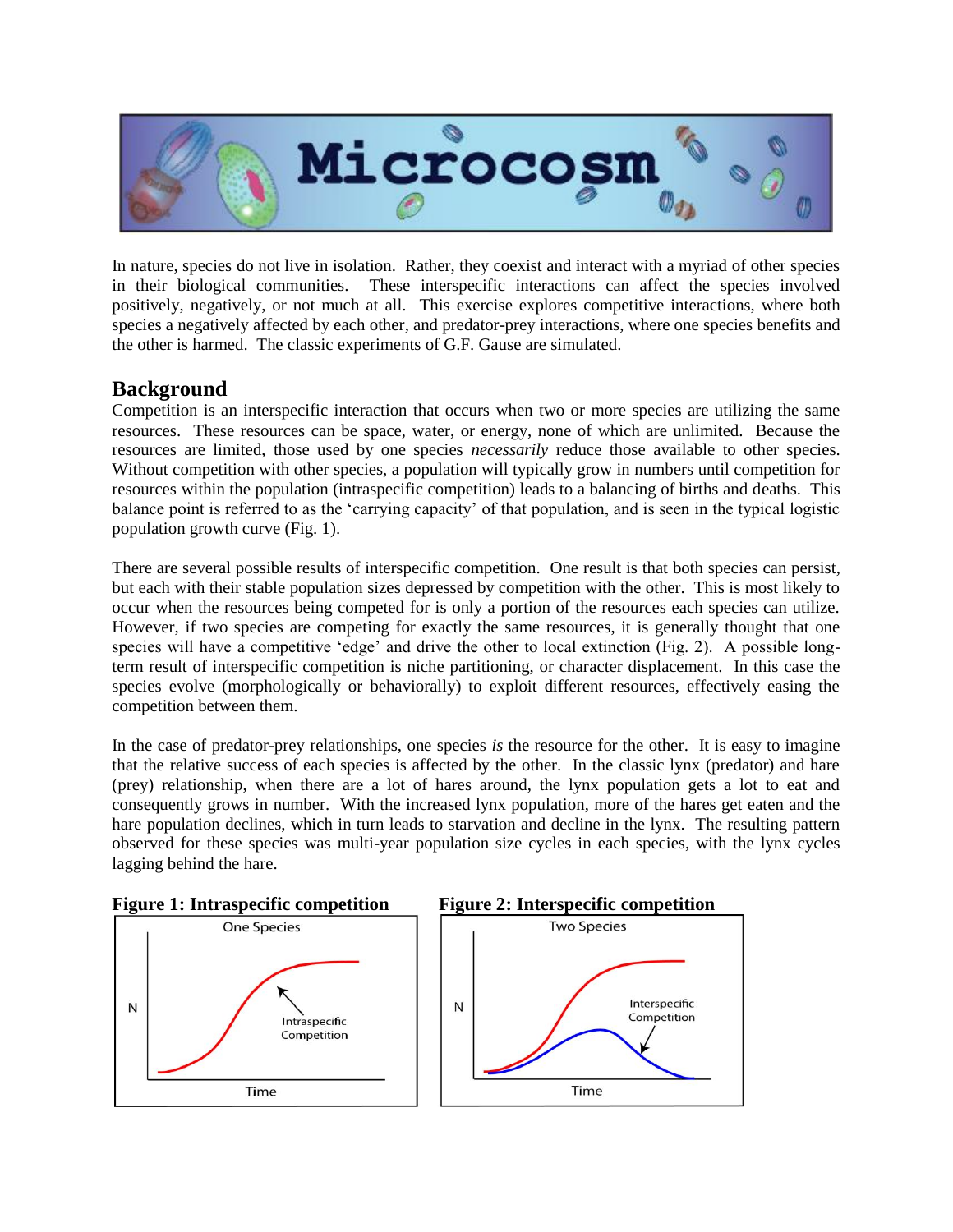In 1934, G.F. Gause wrote a book called 'The Struggle for Existence' (translated from Russian), in which he empirically explored the interspecific interactions of competition and predator-prey. He conducted experiments on a small scale (called microcosms), with various unicellular organisms in dishes. Some of his most famous experiments involved the ciliated protists *Paramecium* and *Didinium*. This exercise will simulate experiments based on Gause's early work. In our virtual microcosm there will be bacteria which are food for two species of *Paramecia*. One *Paramecium* species is *P. Aurelia* (Fig. 3), which is smaller, and reproduces faster than the other species *P. Bursaria* (Fig. 4). *Paramecium bursaria* has an endosymbiotic relationship with green algae (called zoochlorellae) which photosynthesize and provide the host *Paramecium* with food. The predator in this microcosm is also a ciliated protest, *Didinium*. *Didinium* feed on *Paramecia* (which are usually larger than themselves), by 'harpooning' them with a toxicyst, and slowly ingesting them over time (Fig. 5).



## **Using the Model**

With a java-enabled web browser go to:

## [http://virtualbiologylab.org](http://virtualbiologylab.org/Microcosm.htm)

Under the Community Ecology menu, click the 'Microcosm' model.

The model opens to a virtual petri dish, which is initially filled with sterile nutrient broth. When 'Go' is clicked on, you can add a specified amount of each microbe, and watch them move about the dish (Fig. 6). Bacteria in the model gain nutrient from the broth, and the population grows to a carrying capacity related to the volume of the dish. *Paramecia* gain energy by feeding on bacteria, and will reproduce by dividing when they have enough energy. *Didinium* gain energy to reproduce by eating *Paramecium*, with one meal being enough to divide. Both *Paramecium* and *Didinium* use energy as they move about the dish, and will die if their energy reserves hit zero. The volume and light level of the microcosm can be adjusted in the simulation (Table 1). Take some time to familiarize yourself with the model before beginning the exercise.